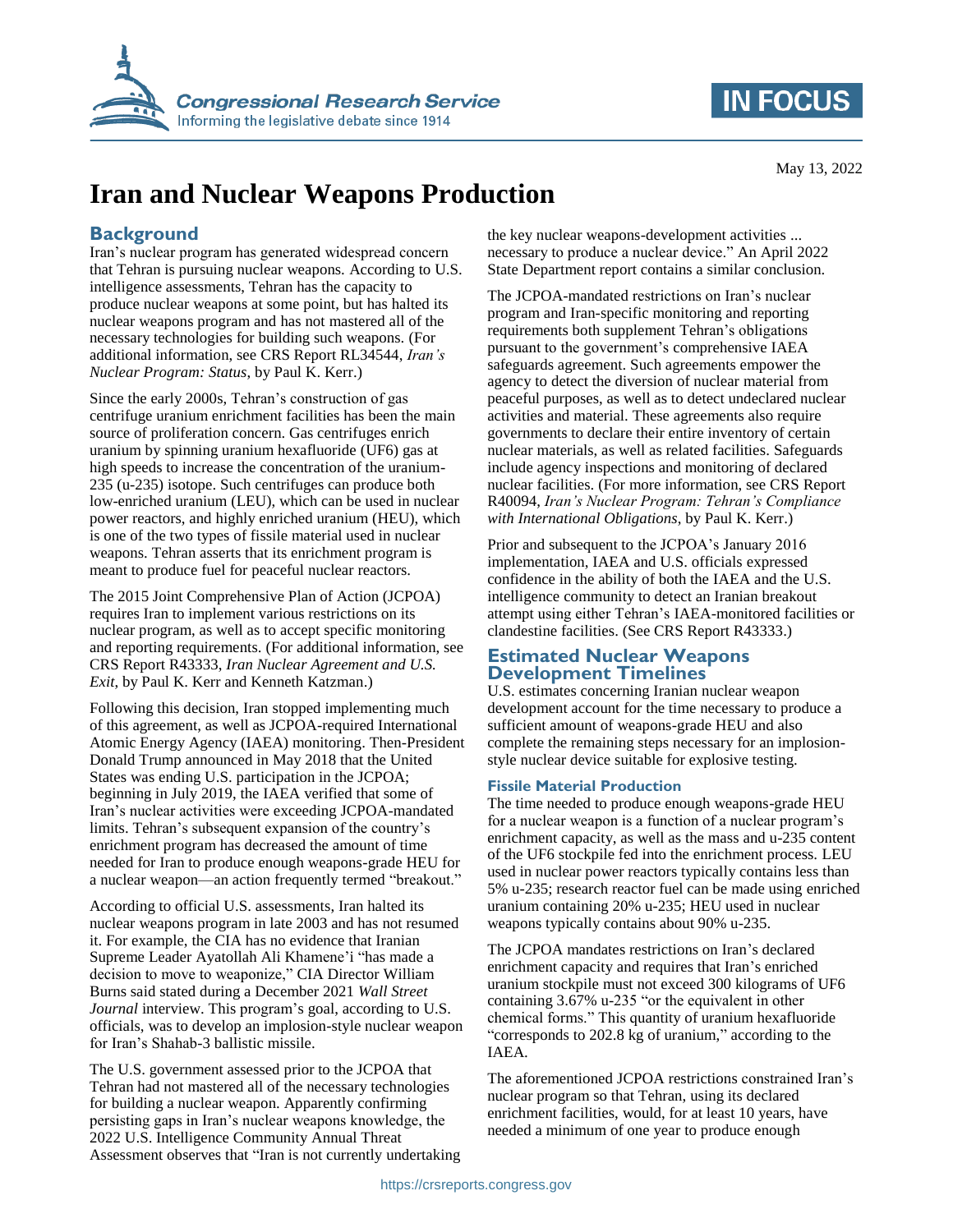weapons-grade HEU for one nuclear weapon. The JCPOA does not explicitly mandate such a timeline.

Iran's number of installed centrifuges, the mass and u-235 concentration of Tehran's enriched uranium stockpile, and number of enrichment locations currently exceed JCPOAmandated limits. Tehran is also conducting JCPOAprohibited research and development, illicit uranium metal production, and centrifuge manufacturing and installation.

A March 2022 IAEA report estimates Tehran's total enriched uranium stockpile to be 3197.1 kilograms of uranium. This amount includes batches of enriched uranium containing up to 5% u-235, up to 20% u-235, and up to 60% u-235, respectively. Iran has enough fissile material that, if further enriched, would be sufficient for several nuclear weapons, according to U.S. officials.

According to an April 2021 State Department report, "Iran's expansion of uranium enrichment activities ... allow [sic] Iran to enrich more uranium more quickly and to higher levels." The U.S. government estimates that Iran would currently need as little as one week to produce enough weapons-grade HEU for one nuclear weapon, according to a State Department official in March 2022.

If Tehran were to resume implementing its current JCPOA obligations, this fissile material production timeline would increase, but would be less than one year, according to State Department officials. This estimate reflects Iran's recent accumulation of knowledge gained by operating centrifuges that are more sophisticated. Former National Intelligence Council official Eric Brewer noted in an October 2021 Center for Strategic and International Studies publication that, absent this experience, Iran would probably have used less efficient, first-generation centrifuges for a breakout attempt.

Even with a breakout timeline of less than one year, Iran would be "unlikely" to make such an attempt, Brewer wrote, arguing that the JCPOA monitoring provisions "would almost certainly" enable the United States to detect such a move.

JCPOA restrictions on Iran's enrichment capacity, as well as the mass and u-235 content of the UF6 stockpile, begin to expire in January 2026. At that point, the breakout timeline would begin to decrease.

#### **Weaponization**

At the time when the JCPOA negotiations concluded, the U.S. intelligence community assessed that Iran would have needed one year to complete the necessary steps for producing a nuclear weapon that do not involve fissile material production. This estimate assumed that Iran could complete fissile material production and weaponization in parallel, which meant that Iran would have needed about one year to produce a nuclear weapon.

The U.S. intelligence community assesses that Iran has not resumed work on its weaponization research. A State Department official told CRS in a March 2022 email that Iran would need approximately one year to complete the necessary weaponization steps. This timeline "takes into consideration assessed knowledge gaps and reflects" the intelligence community's "view of Iran's fastest reasonable path to overcome them," the official added.

An implosion-style nuclear explosive device, according to the Office of Technology Assessment, uses "a shell of chemical high-explosive surrounding the nuclear material ... designed (for example, by being detonated nearly simultaneously at multiple points) to rapidly and uniformly compress the nuclear material to form a supercritical mass" necessary for a sustained nuclear chain reaction.

IAEA reports suggest that Iran does not yet have a viable nuclear weapon design or a suitable explosive detonation system. Tehran may also need additional experience in producing uranium metal; weapons-grade HEU metal for use in a nuclear weapon is first "cast and machined into suitable components for a nuclear core."

#### **Discussion**

The aforementioned one-year fissile-material breakout estimate assumes that Iran would use its declared nuclear facilities to produce fissile material for a weapon. But the breakout concept does not accurately measure Tehran's nuclear weapons capability.

The U.S. government continues to assess that Iran is more likely to use covert, rather than declared, facilities to produce the requisite fissile material. Neither the U.S. government nor the IAEA have publicly described any evidence that Iran is conducting such activities. Former National Nuclear Security Administration official Corey Hinderstein, who was involved in JCPOA implementation, wrote in a January 2020 *Defense One* article that producing fissile material in such a manner would require more time than executing a breakout scenario. As noted, IAEA and U.S. officials have expressed confidence in the ability of both the IAEA and the U.S. intelligence community to detect an Iranian covert breakout effort.

The breakout timeline was an unclassified proxy measure of Iranian nuclear weapons capabilities. A State Department official described the breakout "concept" in a September 2021 email as "a useful metric to help quantify" U.S. negotiating goals and as "a useful analytic framework to structure the negotiation of technical measures related to enrichment." The timeline was also "helpful in explaining the deal and selling it politically," the official noted, adding that the timeline has "become an important political yardstick" for evaluating the agreement's merits.

In a February 2022 *Bulletin of the Atomic Scientists* article, Jon Wolfsthal, a National Security Council official during the Obama Administration, explained that the "one-year breakout timeline" was "based on how much time that JCPOA members believed it would take to generate an international response to any Iranian move to build weapons."

Former State Department official Robert Einhorn discussed this point in a 2021 United Nations Institute for Disarmament Research report. The Obama Administration, according to Einhorn, argued that stopping Iran from developing nuclear weapons required preventing Tehran "from having the fissile material production infrastructure" to break out "in less time than it would take the international community to intervene to block it."

**Paul K. Kerr**, Specialist in Nonproliferation